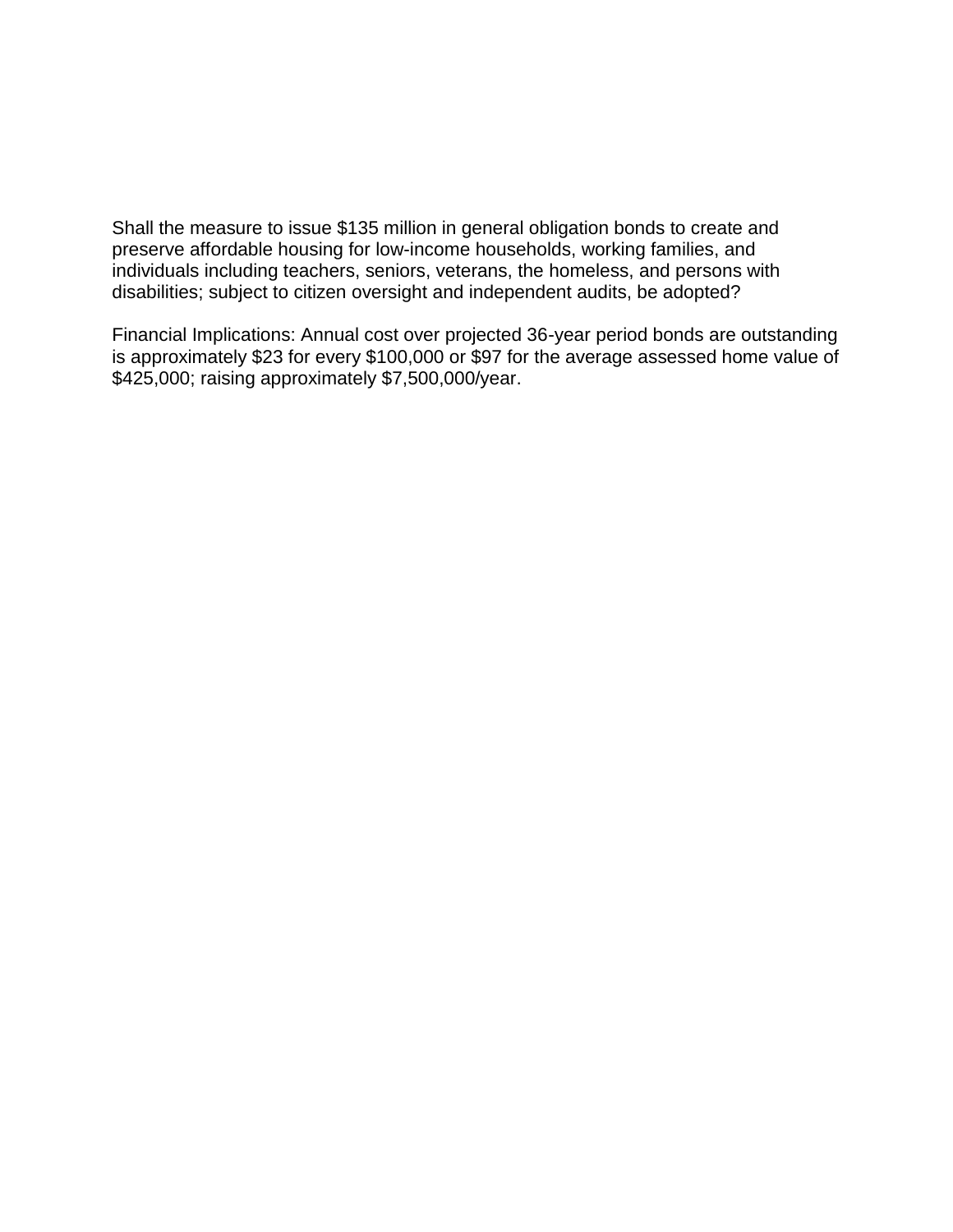#### **MEASURE TO BE SUBMITTED TO THE VOTERS AUTHORIZING THE CITY OF BERKELEY TO ISSUE GENERAL OBLIGATION BONDS TO FINANCE AFFORDABLE HOUSING PROJECTS**

#### **SECTION 1. Findings.**

**WHEREAS**, the City Council of the City of Berkeley recognizes the existence of a housing crisis in the City that has caused housing to become increasingly scarce and expensive, to the point that housing is out of reach for many extremely low-, very low-, low-, median-, and middle-income and working families and individuals, including, but not limited to, teachers, seniors, veterans, the homeless, students, people with disabilities, and other vulnerable populations; and

**WHEREAS**, the City Council has adopted a goal of achieving at least 10% reserved affordable housing by 2030; and

**WHEREAS**, the housing crisis is causing displacement of long-time communities, impacting local businesses' ability to retain workers, and leading to an increase in homelessness and housing insecurity among Berkeley residents, threatening the public health, peace and safety; and

**WHEREAS**, homelessness in the City has been increasing, and recent estimates project that there are approximately 1,000 homeless people in the City, almost 1% of the City's population, on any given night; and

**WHEREAS**, shelter beds are inadequate, and people experiencing homelessness are left to sleep in public spaces throughout the City; and

**WHEREAS**, providing additional affordable housing options will allow people to live in safe, decent, affordable homes and still have enough money for groceries, medicine, transportation and other basic necessities; and

**WHEREAS**, improving housing stability and security has been demonstrated to improve health, education, and employment outcomes; and

**WHEREAS**, the City is in need of safe and affordable housing for Berkeley residents to help extremely low-, very low-, low-, median-, and middle-income and working families and individuals purchase or rent homes and stay in the community, and provide supportive housing for people experiencing homelessness; and

**WHEREAS**, existing funds and funding sources are inadequate to finance affordable housing projects necessary to address the affordable housing crisis; and

**WHEREAS**, the City may have the opportunity to leverage state and county funds allocated for affordable housing if it issues bonds to finance affordable housing projects; and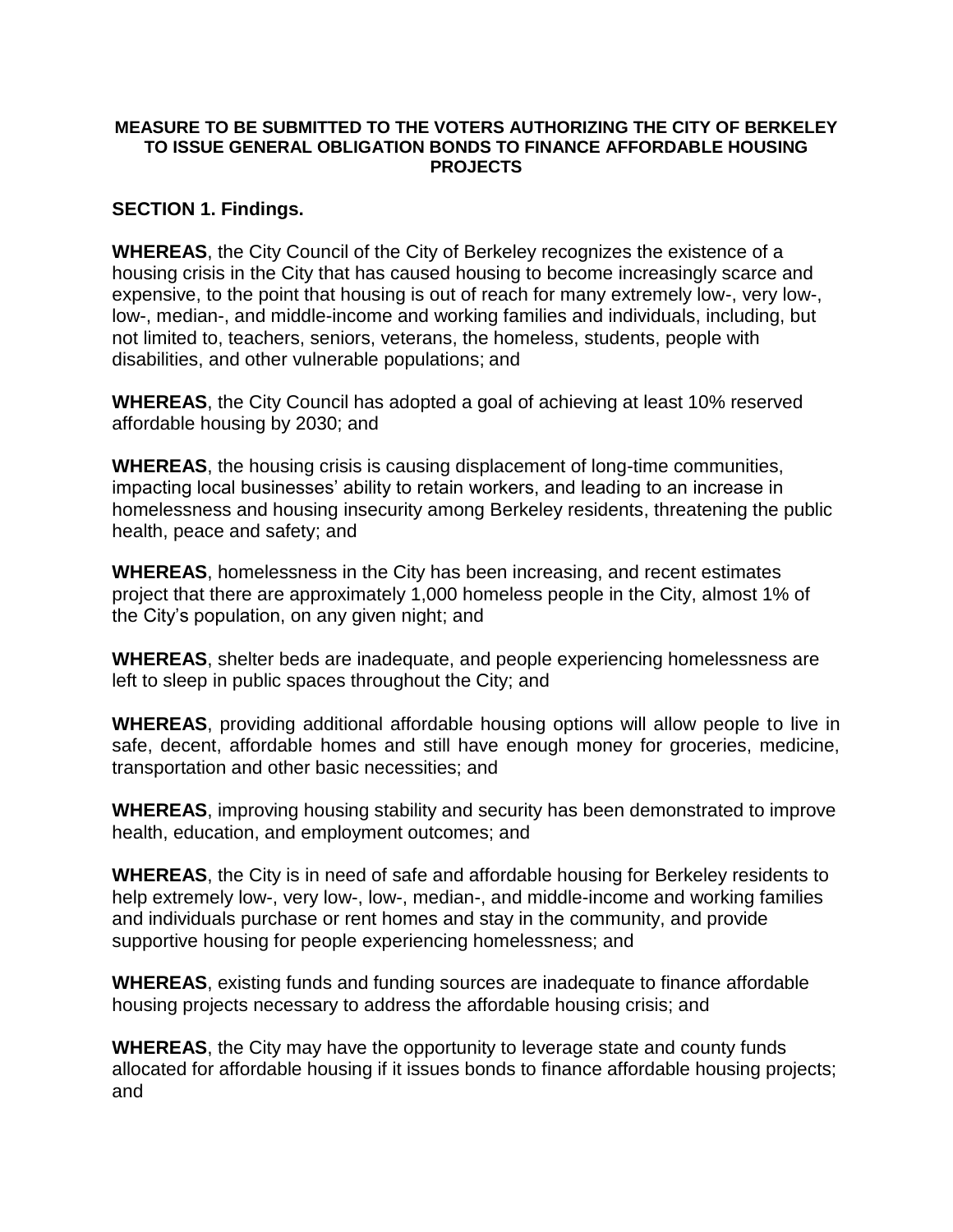**WHEREAS**, the City intends to issue general obligation bonds to finance the acquisition and improvement of real property for affordable housing, including the application of bond proceeds by the City directly, or indirectly through third parties as loans, grants, or other disbursements to qualified individuals, not-for-profit entities acting alone or together with tax credit investors, not-for-profit corporations, partnerships, associations, and government agencies, to acquire real property for the purpose of constructing, rehabilitating or preserving affordable housing, or to construct, rehabilitate or preserve affordable housing; including but not limited to supportive housing, nonprofit rental housing, and limited-equity housing cooperatives affiliated with community land trusts, to reimburse City funds for the prior acquisition and improvement of property to be used for affordable housing; and

**WHEREAS**, the impact on the average Berkeley home assessed at \$425,000 is currently projected to be \$97 per year while Bonds are outstanding, currently estimated to be 36 years.

**SECTION 2. Object and Purpose of Bonds.** This measure (the "Measure") authorizes the issuance of general obligation bonds (the "Bonds"), the object and purpose of which is to finance, by the City of Berkeley or a third party, the acquisition or improvement of real property for affordable housing for extremely low-, very low-, low-, median- and middle-income and working families and individuals, including teachers, seniors, veterans, the homeless, students, people with disabilities and other vulnerable populations.

The Improvements (as defined below) will be completed as needed, and each is assumed to include its share of costs, including planning, program management and construction costs. The final cost of each Improvement will be determined as real property is purchased, plans are finalized, construction bids are awarded, or projects are completed. In addition, certain acquisition or improvement funds are expected from non-bond sources, including funds which have not yet been secured. Therefore, the City Council cannot guarantee that the Bonds will provide sufficient funds to allow completion of all needed improvements.

Proceeds of the Bonds shall be used to finance the acquisition and improvement of real property for affordable housing (the "Improvements"), including the application of bond proceeds for the City directly, or indirectly through third parties as loans, grants, or other disbursements to qualified individuals, not-for-profit entities acting alone or together with tax credit investors, not-for-profit corporations, partnerships, associations and government agencies, to acquire real property for the purpose of constructing, rehabilitating or preserving affordable housing, or to construct, rehabilitate or preserve affordable housing; including but not limited to supportive housing, nonprofit rental housing, and limited-equity housing cooperatives affiliated with community land trusts, to reimburse City funds for the prior acquisition and improvement of property to be used for affordable housing.

Proceeds of the Bonds may be used to reimburse the City for amounts advanced from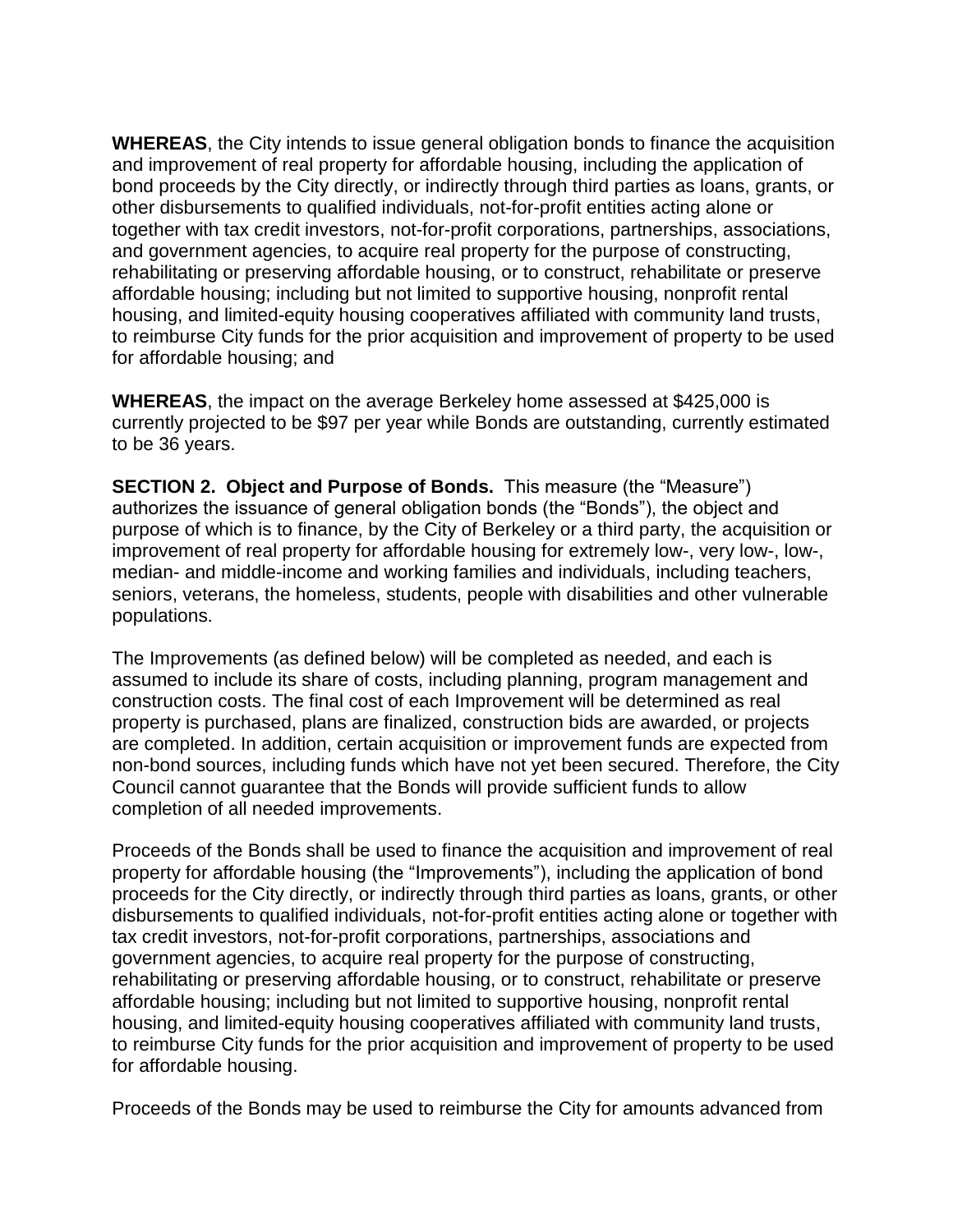the general fund or other funds or accounts to acquire real property when such purchases are made prior to the availability of Bond proceeds.

**SECTION 3. Estimated Cost of Improvements.** The estimated cost of the portion of the costs of the Improvements to be paid for from the Bonds is \$135 million. The estimated cost includes legal and other fees and the cost of printing the Bonds and other costs and expenses incidental to or connected with the authorization, issuance or sale of the Bonds. The cost of the Improvements include planning, program management and construction costs.

**SECTION 4. Principal Amount of Bonds.** The aggregate principal amount of Bonds to be issued is not to exceed \$135 million.

**SECTION 5. Maximum Interest Rate.** The maximum rate of interest to be paid on the Bonds shall be 12% per annum.

**SECTION 6. Accountability Requirements.** The following accountability measures apply to the issuance of Bonds pursuant to this Measure:

- (a) The specific purpose of the Bonds is to finance the Improvements for affordable housing; and
- (b) The proceeds from the sale of the City's Bonds will be used only for the purposes specified in this Measure, and not for any other purpose; and
- (c) The proceeds of the Bonds will be deposited into an account to be created and held by the City; and
- (d) The City Manager of the City shall file an annual report with the Berkeley City Council which report shall contain pertinent information regarding the amount of funds collected and expended, as well as the status of the Improvements; and
- (e) All expenditures will be subject to oversight by an independent oversight committee, composed of individuals appointed by the City Council, to confirm that Bond expenditures are consistent with the intent of this Measure; and
- (f) All expenditures also will be subject to an annual independent financial audit to confirm that Bond expenditures are consistent with the intent of this Measure.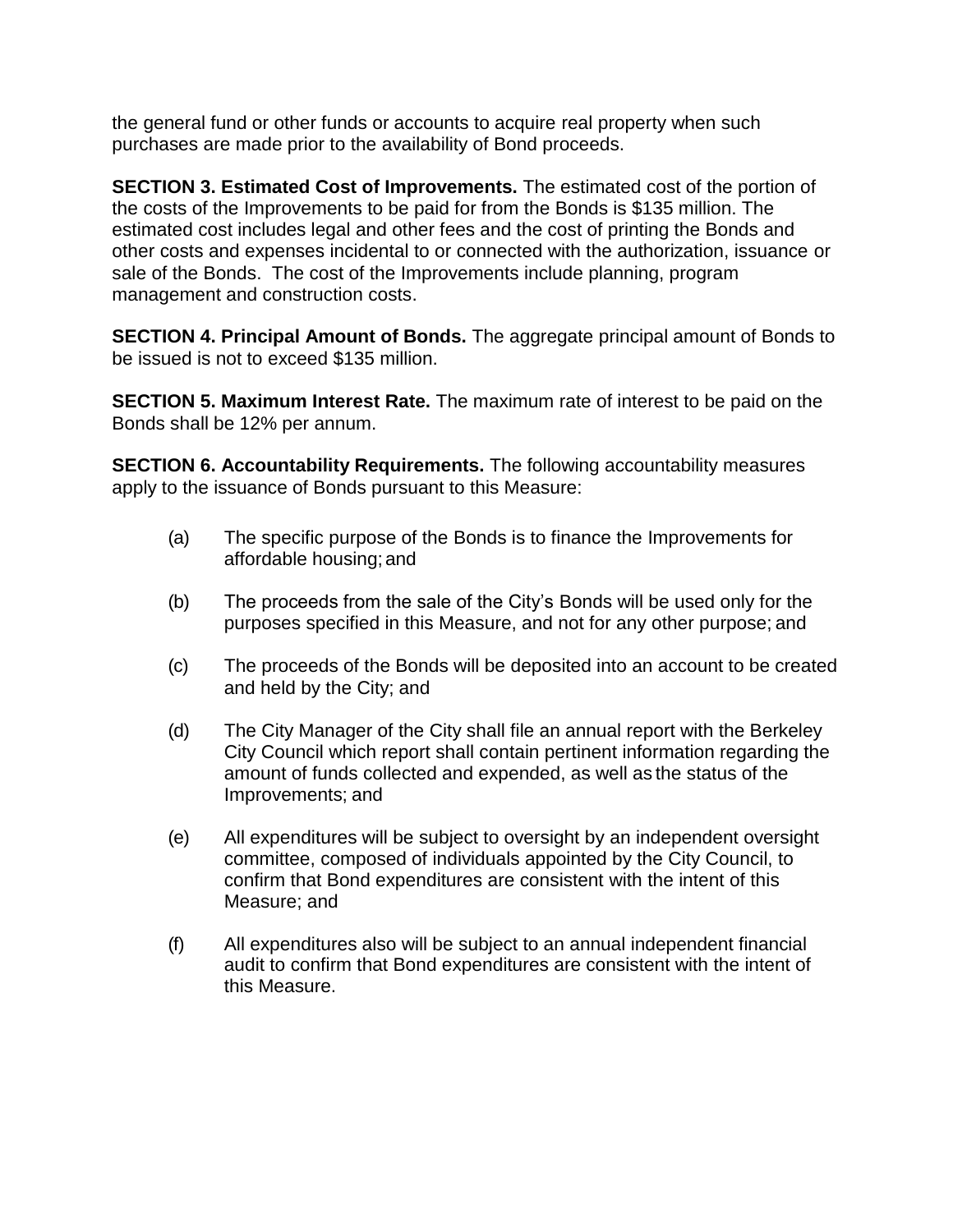#### **TAX RATE STATEMENT OF BOND MEASURE \_\_\_ City of Berkeley Affordable Housing Bond Measure \_\_\_**

An election will be held in the City of Berkeley (the "City") on November 6, 2018, to authorize the sale of up to \$135 million in bonds of the City to finance the specific projects listed in the measure. If such bonds are authorized, the City expects to sell the bonds in one or more series. Principal and interest on the bonds will be payable solely from the proceeds of ad valorem tax levies made upon the taxable property in the City. The following information is provided in compliance with Sections 9400-9404 of the California Elections Code. Such information is based upon the best estimates and projections presently available from official sources, upon experience within the City, and other demonstrable factors.

Based upon the foregoing and projections of the City's assessed valuation:

1. The best estimate of the average annual tax rate that would be required to be levied to fund the bond issue over the entire duration of the bond debt service, based on a projection of assessed valuations available at the time of filing of this statement is 2.33 cents per \$100 (or \$23.27 per \$100,000) of assessed valuation of all property to be taxed. The best estimate of the final fiscal year in which the tax is anticipated to be collected is 2054/2055.

2. The best estimate of the highest tax rate that would be required to be levied to fund the bond issue, based on a projection of assessed valuations available at the time of filing this statement is 3.28 cents per \$100 (or \$32.81 per \$100,000) of assessed valuation of all property to be taxed. The best estimate of the first year in which the highest tax rate will apply is 2025/2026.

3. The best estimate of the total debt service, including the principal and interest, that would be required to be repaid if all the bonds are issued and soldis \$270,000,000.

Voters should note that such estimated tax rates are specific to the repayment of bonds issued under this authorization and will be in addition to tax rates levied in connection with other bond authorizations approved or to be approved by the City or any other overlapping public agency.

Voters should note that the estimated tax rate is based on the ASSESSED VALUE of taxable property on Alameda County's official tax rolls, not on the property's market value. In addition, taxpayers eligible for a property tax exemption, such as the homeowner's exemption, will be taxed at a lower effective tax rate than described above. Property owners should consult their own property tax bills to determine their property's assessed value and any applicable tax exemptions.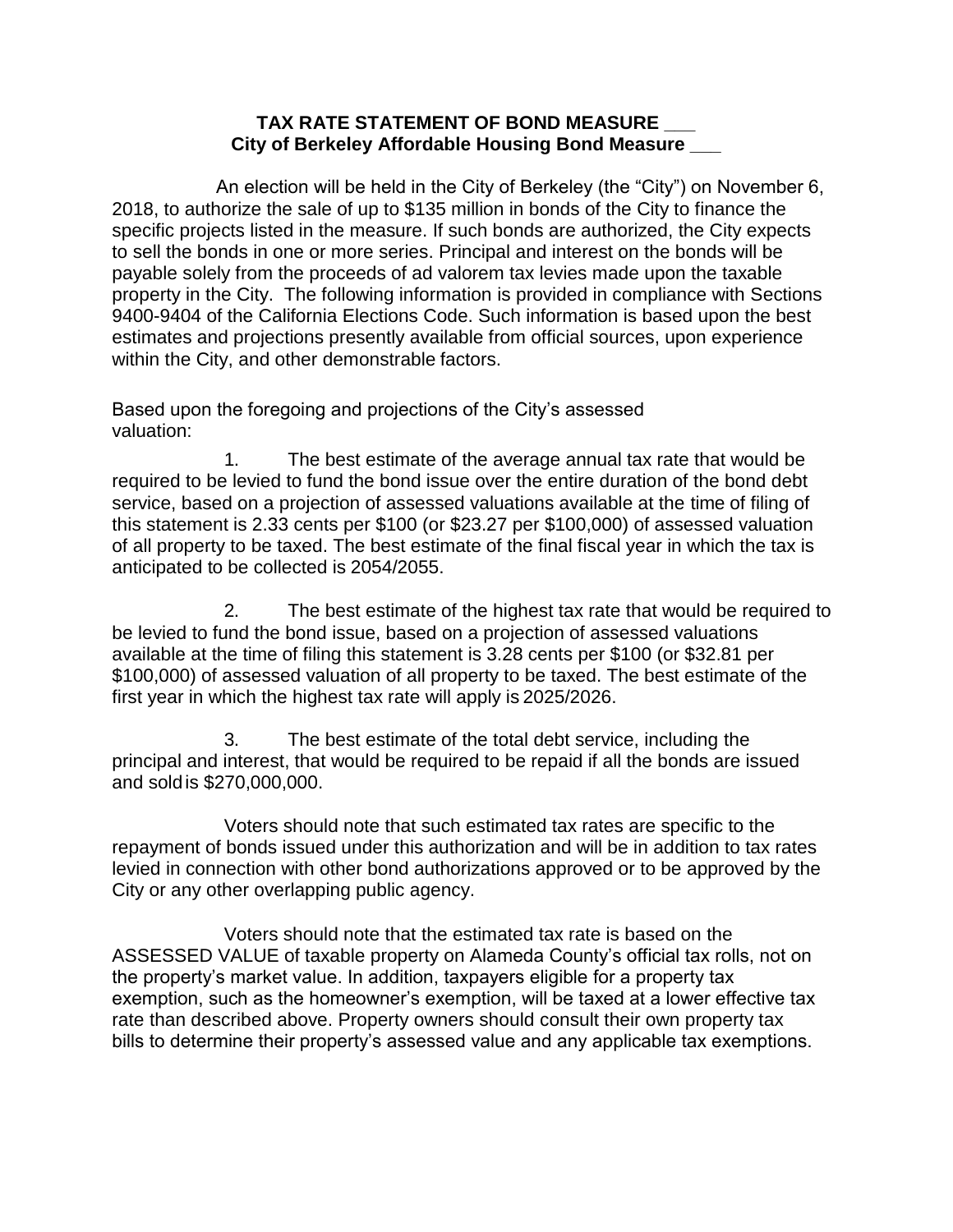Attention of all voters is directed to the fact that the foregoing information is based upon projections and estimates only, which amounts are not maximum amounts or durations and are not binding upon the City. The actual debt service amounts, tax rates and the years in which they will apply may vary from those presently estimated, due to variations from these estimates in the timing of bond sales, the amount of bonds sold and market interest rates at the time of each sale, and actual assessed valuations over the term of repayment of the bonds. The dates of sale and the amount of bonds sold at any given time will be determined by the City based on need for funds and other factors. The actual interest rates at which the bonds will be sold will depend on the bond market at the time of each sale. Actual future assessed valuation will depend upon the amount and value of taxable property within the City as determined by the Alameda County assessor in the annual assessment and the equalization process.

Dated: July 31, 2018

s/DEE WILLIAMS-RIDLEY City Manager, City of Berkeley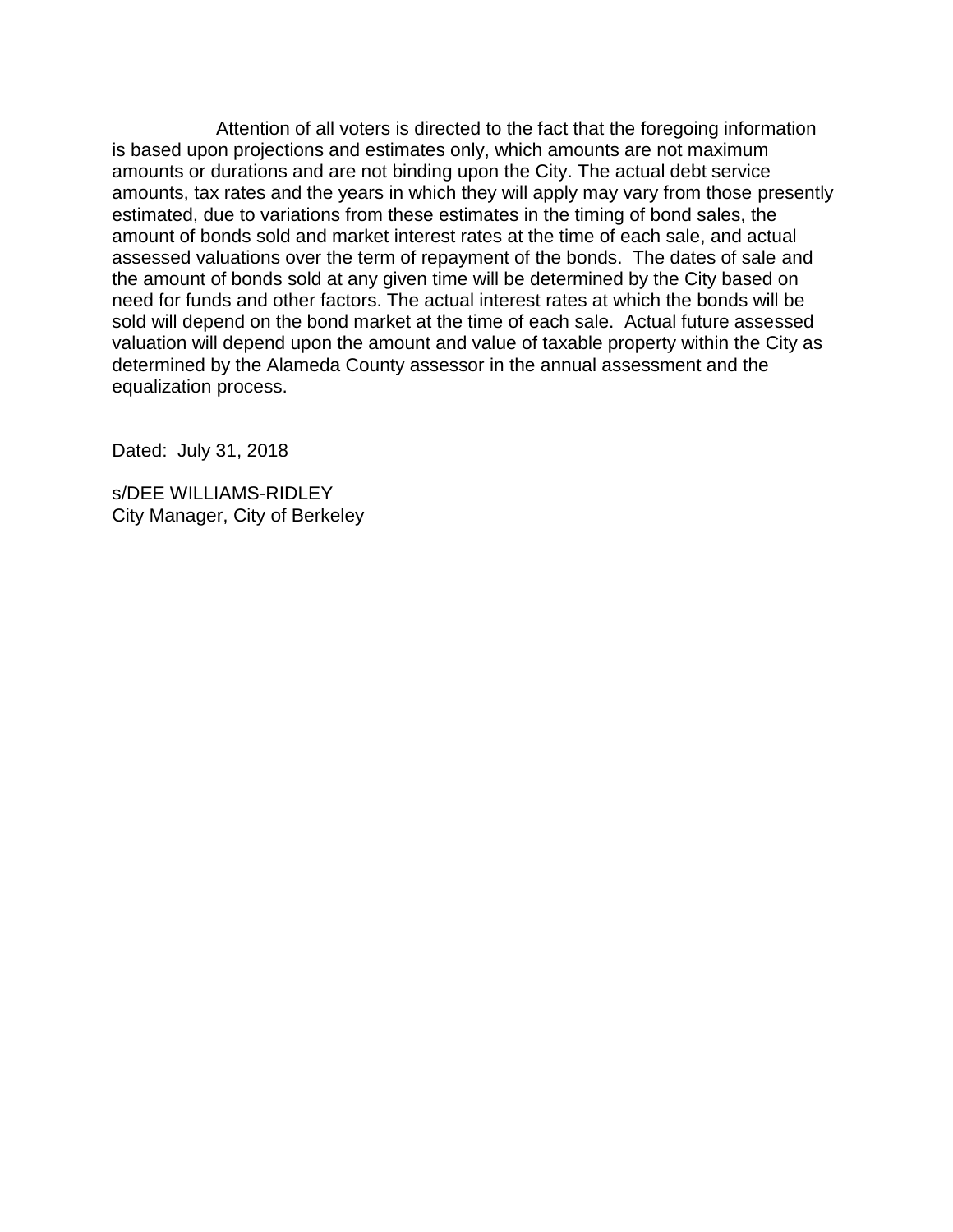#### **CITY ATTORNEY'S IMPARTIAL ANALYSIS OF BOND MEASURE \_\_**

This measure was placed on the ballot by the City Council.

This measure would authorize the issuance of \$135 million of general obligation bonds to finance the acquisition and improvement of real property for the purpose of constructing, rehabilitating, or preserving affordable housing for low-, very low-, low-, median-, and middle-income individuals and working families, including teachers, seniors, veterans, the homeless, students, people with disabilities, and other vulnerable populations. The City could use the bond proceeds to leverage state and county funds allocated for affordable housing.

Bond proceeds will be used to acquire and improve affordable housing either by the City directly or indirectly through third parties. The proceeds may be used to finance the acquisition or improvement of real property for the purpose of constructing, rehabilitating or preserving affordable housing, or to construct, rehabilitate or preserve affordable housing, including but not limited to supportive housing, nonprofit rental housing, and limited-equity housing cooperatives affiliated with community land trusts. Proceeds of the Bonds may be used to reimburse the City for amounts advanced from the general fund or other funds or accounts to acquire and improve real property when such purchases are made prior to the availability of Bond proceeds.

This measure includes financial accountability requirements to ensure that the expenditure of Bond proceeds will be used only for the purpose of financing affordable housing projects and related costs. Financial accountability measures include an annual independent financial audit and oversight by an independent oversight committee to ensure that Bond proceeds are expended to finance affordable housing projects. In addition, the City Manager would be required to file an annual report with the City Council regarding the amount of funds collected and expended, as well as the status of the affordable housing projects.

This measure provides that the maximum rate of interest to be paid on the bonds shall not exceed twelve percent (12%).

#### Financial Implications

The average annual cost over the 36-year period the bonds are projected to be outstanding would be approximately \$23 for every \$100,000 of assessed value, or \$97 for the average assessed home value of \$425,000. The highest tax rate that would be required to be levied is approximately \$32 per \$100,000 of assessed value, projected to apply beginning in 2025/2026.

The best estimate of the total debt service, including the principal and interest, that would be required to be repaid if all the bonds are issued and sold is \$270,000,000.

s/FARIMAH BROWN Berkeley City Attorney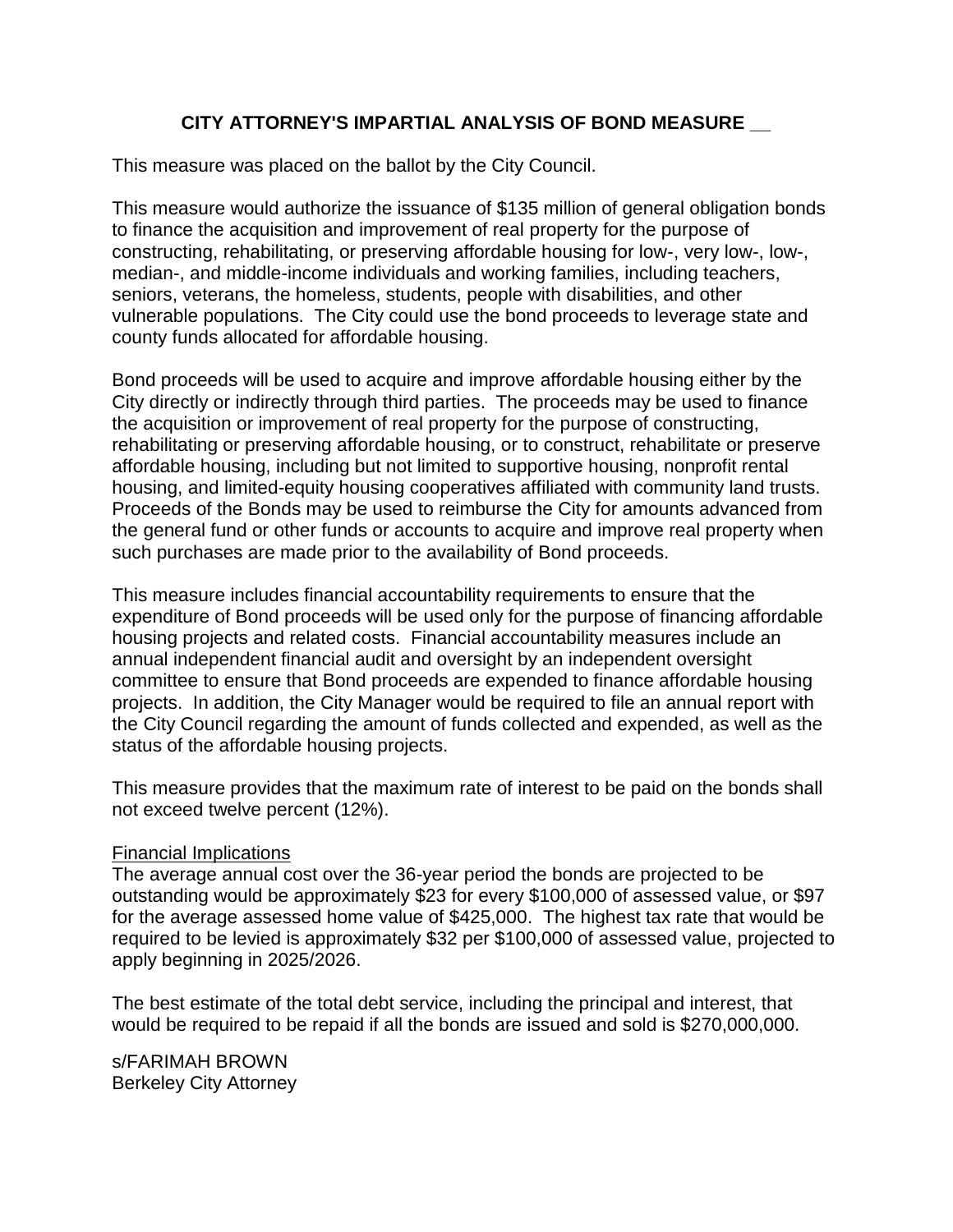#### ARGUMENT IN FAVOR OF MEASURE O

Everyone deserves a safe, affordable place to call home. Vote YES on Measure O to create and preserve affordable housing and support a diverse and equitable Berkeley.

With housing costs skyrocketing, many in Berkeley are struggling to find or keep their homes. and longtime residents are being displaced. Homelessness has increased by almost 20% from 2015 to 2017. Many people pay more than half of their income for housing, and cannot afford other basic necessities like groceries, medicine, childcare and transportation,

The Bay Area is building less than half of the affordable homes we need. We need housing for working families, low-income students, and vulnerable populations including seniors, veterans, people with disabilities and the homeless.

Berkeley requires private developers to create affordable housing, but that is not enough. Measure O will jump-start creation of permanently affordable housing.

Measure O will:

- Create and preserve affordable housing for working people and their families, including teachers, artists, nurses, first responders and nonprofit employees;
- Support affordable ownership opportunities such as co-ops, co-housing and land trusts to build community and wealth;
- Unlock affordable housing dollars from the County, State and Federal governments that are only available if Berkeley can provide a "local match";
- Protect seniors, veterans, the homeless, and other vulnerable members of our community by ensuring that they have access to safe housing with necessary services.

Measure O is a responsible approach with strong accountability features. Every dollar raised MUST be spent to create and preserve affordable housing. Independent annual audits and an oversight committee will ensure funds are spent as approved by voters.

Join our current and former Mayors, the achers, firefighters, nurses, seniors, and veterans to bring more affordable housing to Berkeley.

#### **Vote YES on Measure O!**

www.AffordableBerkeley.org



AUG 17 2018 **CITY OF BERKELEY** CITY CLERK DEPARTMENT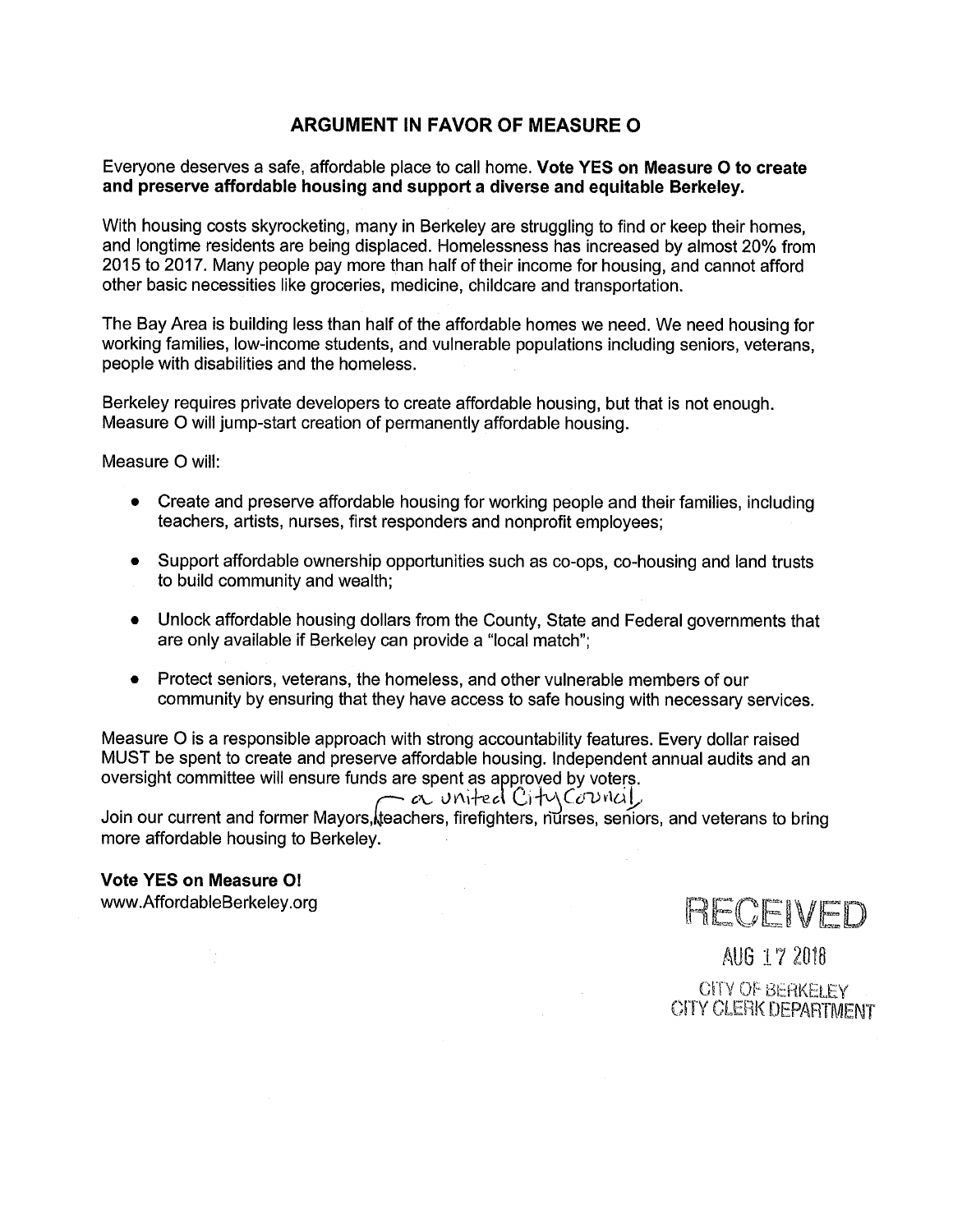### **Measure O Signatory List Order**

- 1. Jesse Arreguín, Mayor of Berkeley
- 2. Luis Amezcua, Sierra Club Northern Alameda County Group
- 3. Adena Ishii, President, League of Women Voters of Berkeley, **Albany and Emeryville**
- 4. Amit Prive Patel, East Bay Housing Organizations
- 5. Tom Bates, former Berkeley Mayor, State Assemblyman and

**Alameda County Supervisor** 

Nic Clare Hahn, Author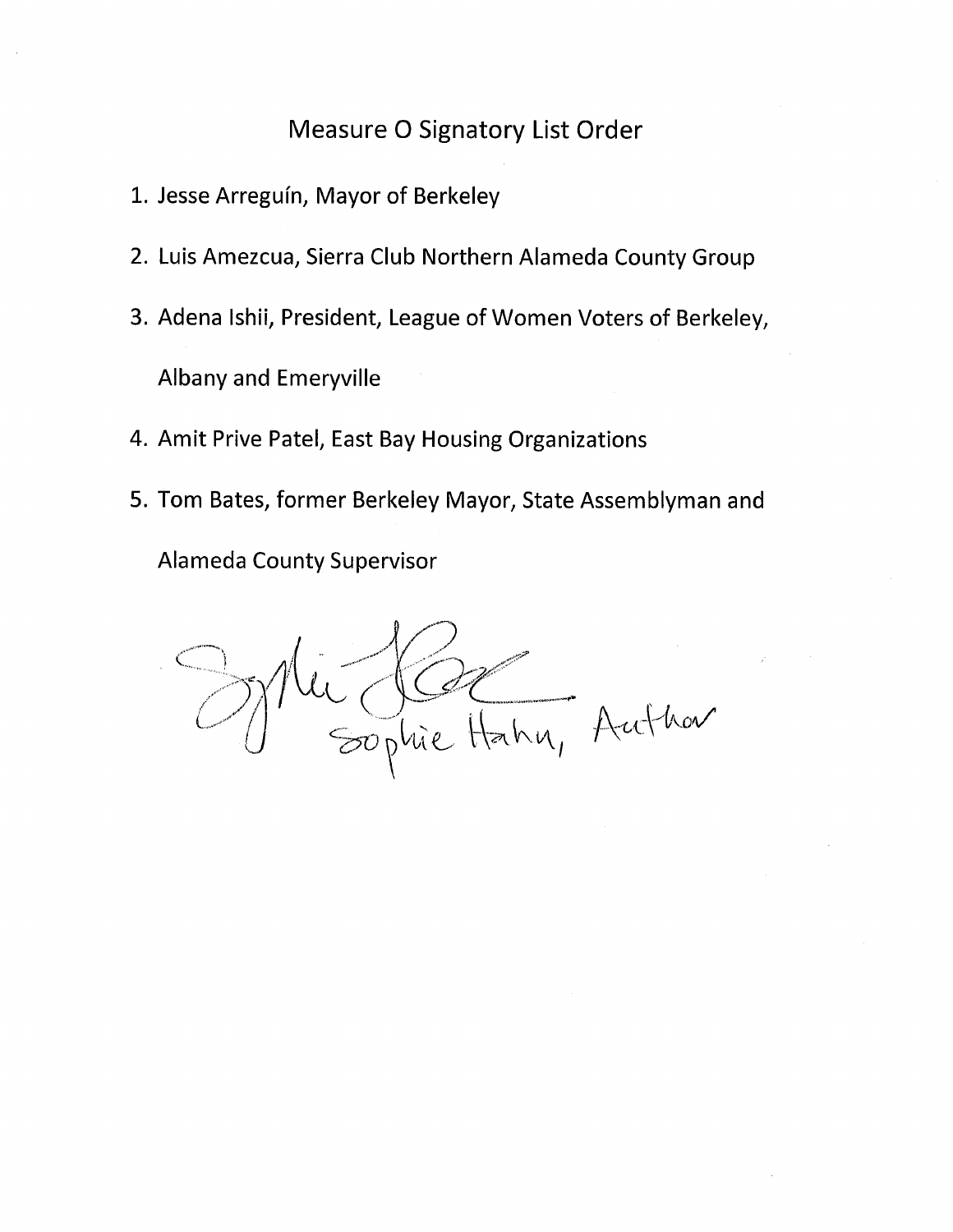# RECEIVED

AUG 2 4 2018 **CITY OF BERKELEY CITY CLERK DEPARTMENT** 

### Rebuttal to Argument in Favor of Bond Measure O

This Bond Measure has BAD accountability by design. The City's Bond Resolution rambles on with multiple vague purposes for this Bond and concludes with the loophole 'Proceeds of the Bonds may be used to reimburse the City for amounts advanced from the general fund' etc. The California 'Special Tax and Bond Accountability Act' requires that the ballot state the specific purposes of the Bond. This Bond Ballot and Resolution is stated so vague that accountability will be impossible.

The City is already planning to play fast and loose with the Bond funds. Instead of diligently spending Bond funds on a well specified Bond project, the City will be spending General Funds on bond projects and Bond funds on City staffing expenditures. The City Argument in Favor calls this 'strong accountability.' Actually, the City has designed IMPOSSIBLE accountability.

This Bond Measure follows the standard political model of 'identify the civic problem and exploit it.' This ballot Measure pretends that the statement of the problem is somehow equivalent to the solution of the problem. More taxes and more bureaucracy are never a good solution to a problem.

A solution to a problem is ALWAYS a well-conceived series of steps with achievable goals and specific purposes. The affordable housing Bond requires a wise solution and the law requires specific purposes! The City has skipped this entire planning process to pounce on the standard Berkeley solution: 'more taxes and more political spending.' Vote NO.

L' Marcus CRAWLEY

Marcus Crawley

2 . Dan Walden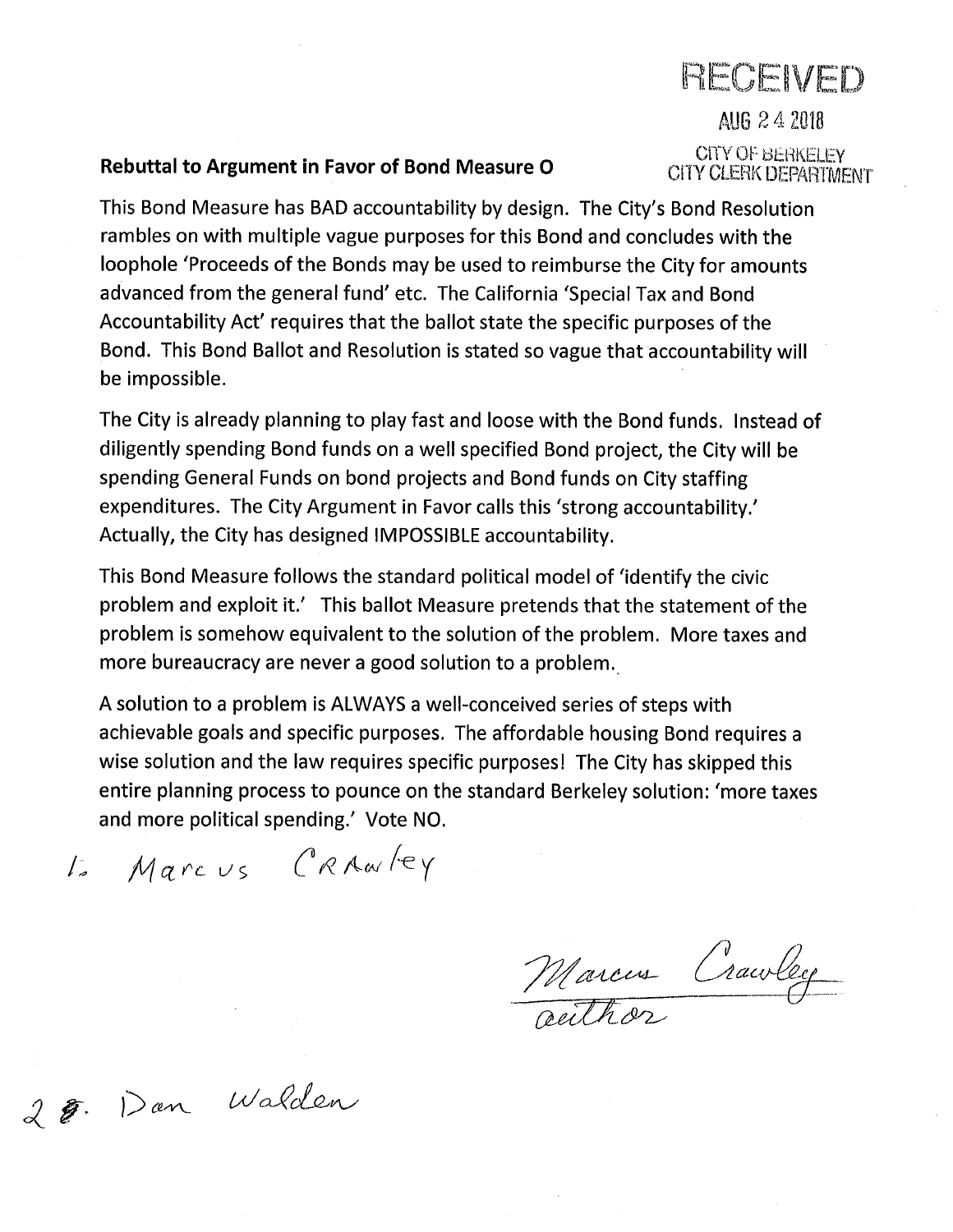#### **ARGUMENT AGAINST MEASURE O – GENERAL OBLIGATION BOND FOR AFFORDABLE HOUSING**

Bonds are BAD for taxpayers because half of the taxes are paid to bankers as finance fees. Bonds are a particularly bad solution for this long range affordable housing problem. A 'Pay-as-You-Go' tax will supply funds for years to come, while the best solutions can be found in the years to come. The best affordable housing solution today is not the same as 36 years ago and will not be the best solution 36 years from now. Proceed carefully and thoughtfully and use taxes wisely.

This Bond measure is deceptive. This ballot measure proposes to impose a Tax without ever mentioning the word 'TAX.' Local governments use the gimmick of 'Avoid the Word Tax' to mislead the voters. People hate taxes. People will often vote against a tax measure just because it is a tax measure regardless of the proposed benefit. However, the word 'Bond' sounds good, so the City Council proposes a 'Bond', even though the Berkeley citizens receive twice the benefit from a 'Pay-as-You-Go' tax payment financing.

The City Council must develop a sound affordable program and next, present it to the voters as a 'Payas-You-Go' Special Tax, dedicated to that specific purpose.

Vote NO on this BOND.

**Marcus Crawley, Concerned Taxpayer** 

 $\sim$ Submitted by Dan B. Walden, Executive Director **Alameda County Taxpayers Association** 

Marcus Crawley



AUG 15 2018 **CITY OF BEHKELEY CITY CLERK DEPARTMENT**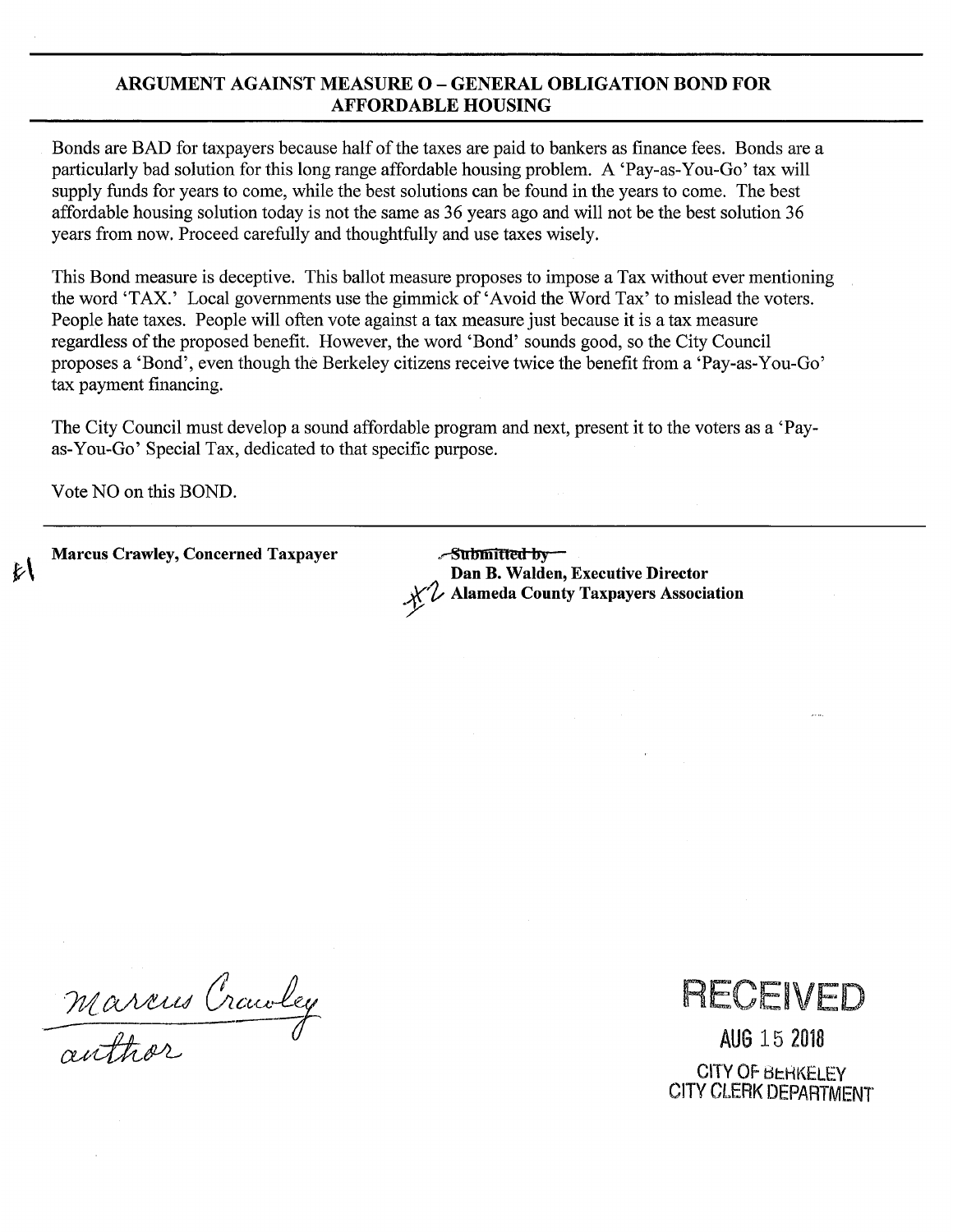#### Rebuttal to the Argument Against Measure O

The anti-tax opponents of Measure O don't even live in Berkeley and are either misinformed or are intentionally misleading you about the housing crisis in our city. Let's stay focused on the facts.

**FACT:** Measure O is a powerful tool to address our affordable housing crisis. Funds spent now to create affordable housing will benefit Berkeley residents far past Measure O's expiration, and Measure O allows us to get Berkeley's fair share of matching funds from Alameda County and other government sources.

**FACT:** Berkeley has a housing crisis right now, and we need an immediate solution. People who grew up in Berkeley cannot afford to stay here. Longtime residents are being pushed out of our city or onto the streets because of rapidly rising rents.

FACT: Measure O helps everyone in Berkeley. Measure O:

- Creates affordable housing for low- and middle-income residents and working families;
- Provides opportunities for Berkeley residents to share in ownership and build wealth;
- Helps stem Berkeley's displacement crisis by providing housing stability to seniors, veterans, people with disabilities and other vulnerable members of our community;
- Finds safe and permanent homes for homeless residents, relieving pressure from our sidewalks and parks.

**FACT:** Measure O funds can be used only to create and preserve affordable housing and are subject to annual audits and an independent oversight committee.

Measure O is supported by Berkeley teachers, firefighters, nurses, seniors, veterans, students,  $\theta$ united City Council, the League of Women Voters and the Sierra Club.

The choice is clear. Vote YES on Measure O.

www.AffordableBerkeley.org

RECEIVED

AUG 24 2018 **CITY OF BERKELEY CITY CLERK DEPARTMENT** 

Jesse Arregoin<br>author